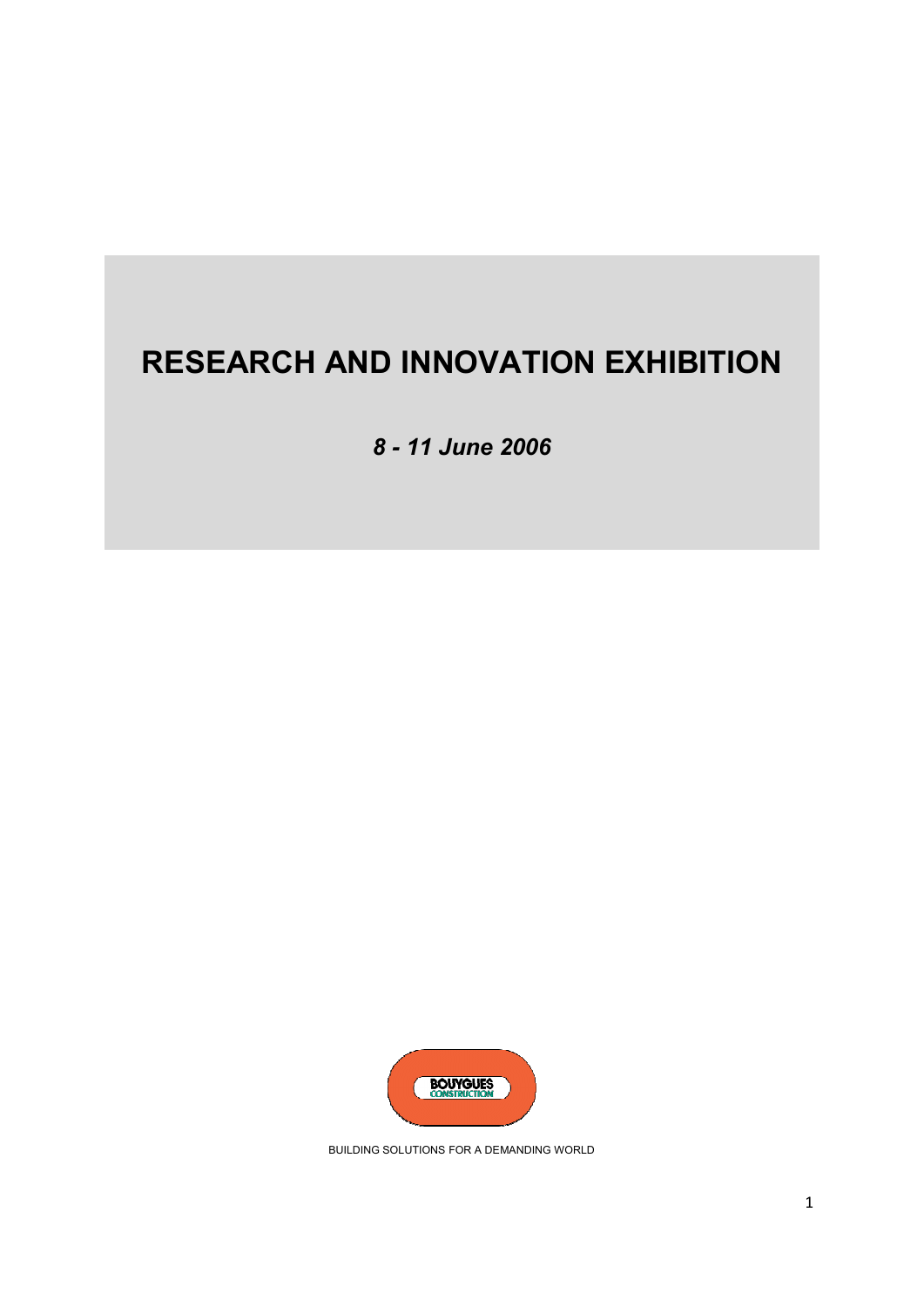Bouygues Construction, one of the world leaders in construction, engineering and electrical contracting/maintenance, posts sales of more than 6 billion euros and has more than 40,000 employees throughout the world. Since its very beginnings, the Group has been a key player in innovation, and its achievements contribute to the progress of the entire sector in which it works. Devising new kinds of projects, automating the work we do, or working to achieve sustainable construction are just some of the major challenges engaged by its engineers, integrated design offices, and partners.

What follows are examples of innovations shown at the Bouygues Construction stand at the Research and Innovation Exhibition held on 8-11 June 2006, at the Paris Expo venue, Porte de Versailles.

# **Immersed-tube and instrumented tunnelling machines**



As the undisputable world leader in tunnelling, Bouygues Travaux Publics masters every tunnelling technique, from the most traditional to the most innovative. Specialised in tunnel boring machines (TBM), the company has already designed the – at the time – largest earthpressure-balance machine in the world (15 m diameter) and had it built for the 9-km-long tunnel on the high-speed rail line between Amsterdam and Rotterdam. Today, Bouygues Travaux Publics engineers are working towards two new objectives: on-site (on the seabed) construction of immersed-tube tunnels, and instrumentation of cutters.

Cutters for hard-rock TBMs are rotary discs placed over the entire surface of the cutterhead. They work in a hostile environment (high temperatures and pressures, impact, vibration, humidity) and are relatively inaccessible.

The new electronic system designed by Bouygues Travaux Publics, known as "Mobydic" provides constant real-time data on the status and operation of the cutters. This therefore facilitates mechanised tunnelling, including under difficult geological conditions (hard rock and soft ground, below the water table). After preliminary development and off-site testing, two prototypes were successfully operated on the Lok Ma Chau tunnel project in Hong Kong. The latest design is currently being used on the Mont Sion tunnel on the A41 tunnel in France.

## **Bridge sliding on self-propelled multi-wheeled transporters**



Bouygues Construction designed and built the 125-kmlong stretch of the A28 motorway between Rouen and Alençon in a record time of 48 months. In order to reduce disturbance to infrastructure crossed by the new road, Quille, a Bouygues Construction subsidiary, developed a new procedure for placing overpasses which is known as "Transpra".

This innovative process involves placing bridge structures for intersecting roads, motorways, and railways with selfpropelled multi-wheeled transporters.

The process involves building a bridge a short distance from the road or railway it is to be placed on, so as not to disrupt traffic, then, in the space of a weekend, moving it into place using a hydraulic "centipede". Transpra reduces placement time by 33%, relative to a rival method, places bridges to within accuracy of 5 millimetres, and makes overall cost savings of 15%. The modular transporters are capable of carrying a structure weighing 2,500 tonnes at a speed of 40 metres per hour.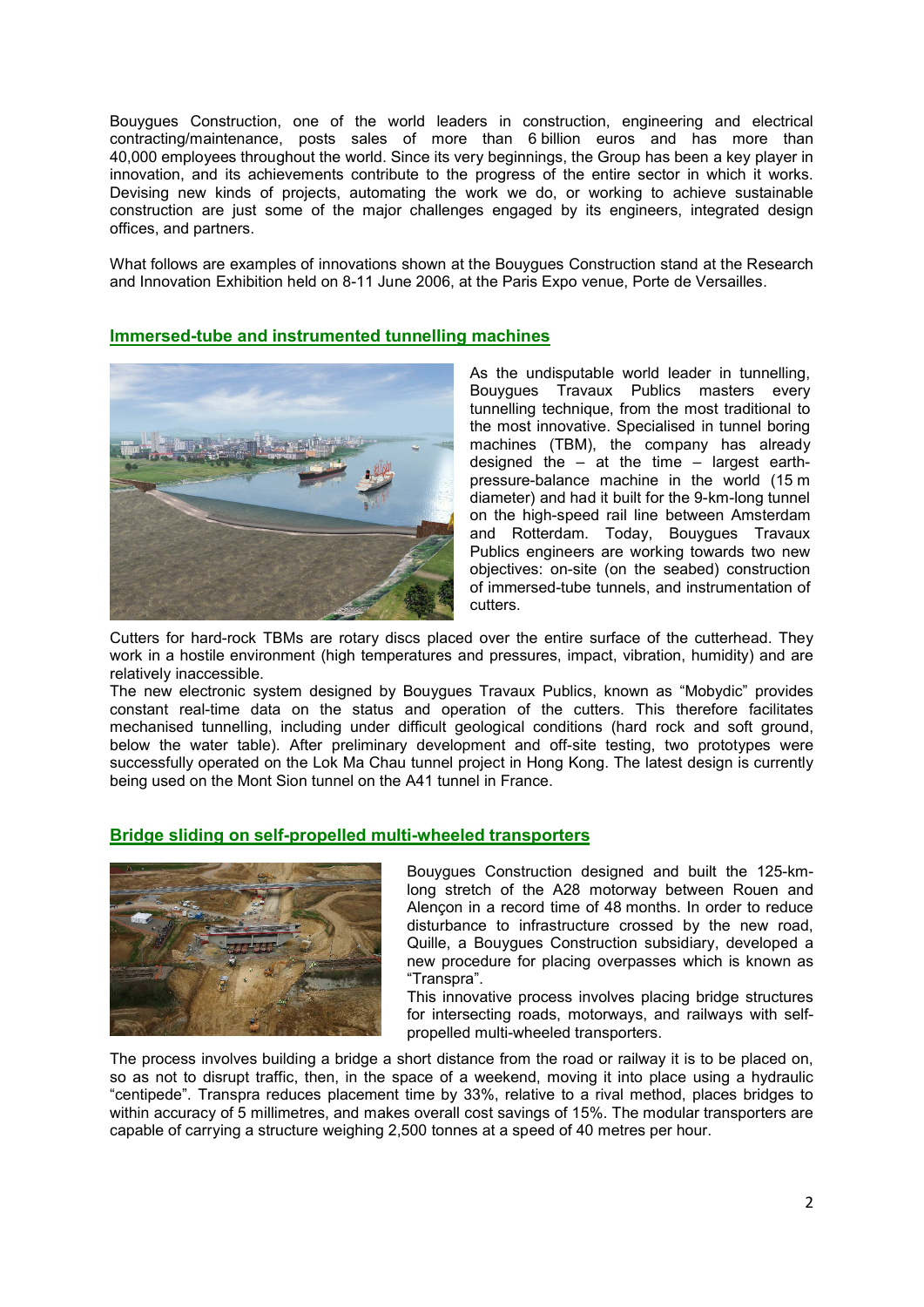# **Stability of tall buildings**



For many years Bouygues Construction has been a specialist in tall buildings, both in France and internationally. It has been one of the main contributors to construction of the Paris-La Défense business district (Fiat, Total, Opus 12, Grand Arch, Coeur Défense, etc.) and is also highly active in leading Asian megacities. Particularly complex projects such as these call for innovation in all respects. Since they are located in highly built-up urban areas, special measures are required for safety and logistics. But the most important, albeit invisible innovations are those for guaranteeing the stability of buildings, irrespective of foundation settlement, wind force, or earthquake hazards.

The people at Bouygues Bâtiment Île-de-France are currently building the T1 Tower (185 m high) and are renovating the Vista building (77 metres) in La Défense, while Bouygues Bâtiment International is building the tallest apartment buildings in Singapore (245 metres) and Bangkok (210 metres).

## **Spinning fibre-optic cable on power lines**



In France, the boom in applications using new communication technologies requires telecommunications networks to be extended. This is particularly true for broadband connections to isolated rural areas.

Between 2003 and 2009, RTE, a subsidiary of EDF, the French national power authority, is to deploy 10,000 km of fibre-optic cable. To help RTE, Transel, an ETDE subsidiary specialised in the design, construction, installation, and maintenance of power networks, has, together with Nexans, developed an innovative procedure: a robot which spins fibre-optic cable directly

onto the cables of existing high-voltage transmission lines. Such a cable-spinning robot will be on display on the stand.

## **Sustainable construction serving future generations**



The subsidiaries of Bouygues Construction are specialised in the construction of buildings of all kinds (offices, individual and social housing, etc.) throughout the world. Their in-house design offices implement innovative construction techniques and materials for buildings of HQE® high environmental quality. Here are some examples of innovations in this respect.

#### **Thermal breaks**

Bouygues Bâtiment Île-de-France has developed a construction process that reduces heat loss through the external walls of buildings, producing a 10 to 20% saving in heat consumption. It consists of thermal breaks: an additional strip of thermal insulation is placed between floor slabs and internal walls and the external walls. Floor slabs are supported by the external walls by only a few specific reinforced-concrete connections.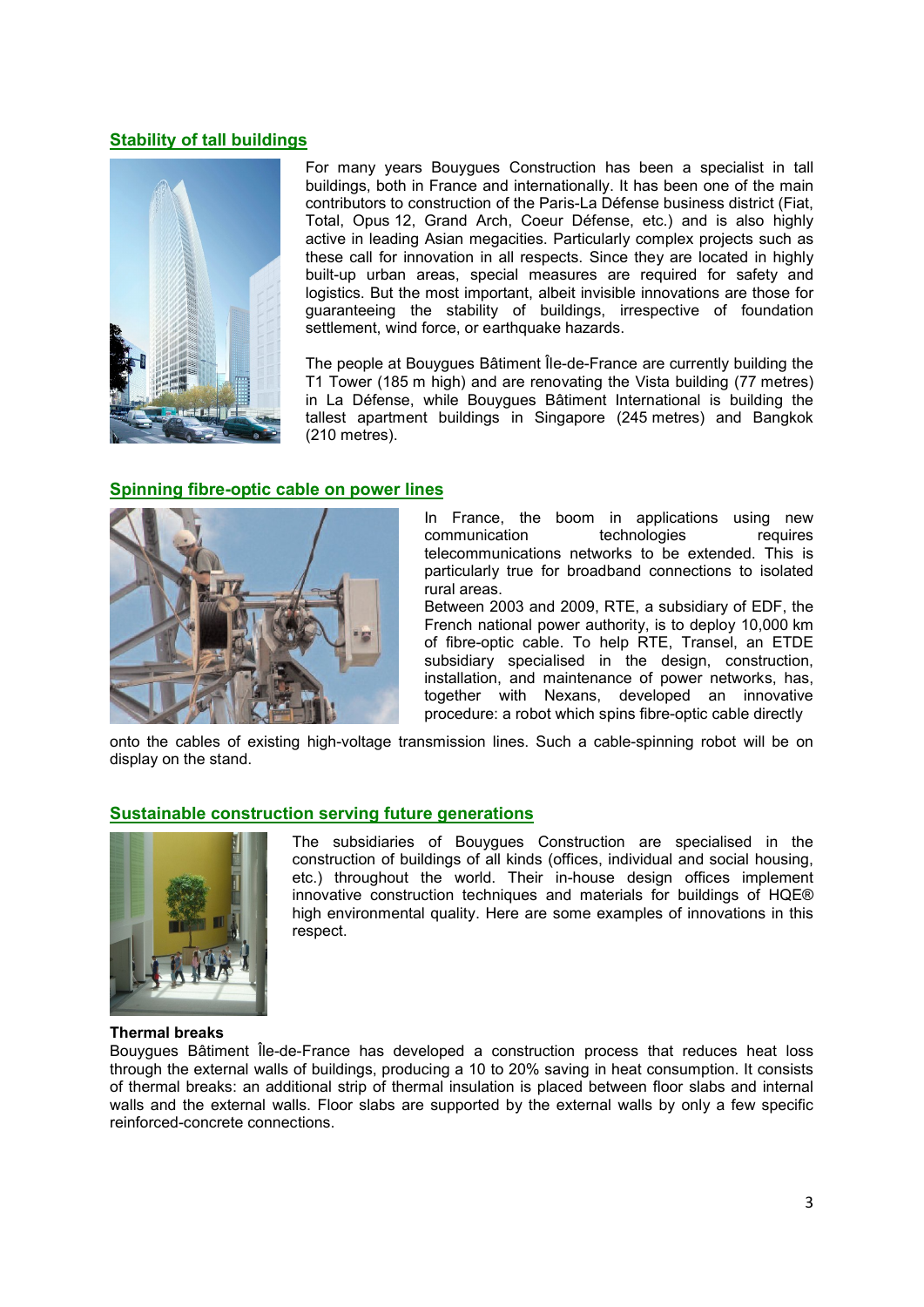#### **Building management system**

A building management system uses a central programmable logic controller (PLC) to control a wide range of building services. For instance, it will manage heating and lighting remotely. Using remote sensors, the BMS gathers information about lighting, a compressed-air system, air conditioning, etc., and centralises and analyses it. The system can be used for remote programming of operating times, for collection and recording of data, and can make for savings in energy and maintenance.

A BMS system was installed in the Les Mureaux (France) municipal authority building that was handed over in October 2004.

#### **Solar tubes for heating domestic hot water**

A solar tube is welded to a heat pipe (very good heat conductor) inside a glass vacuum tube. The heat pipe is connected to a high-efficiency condenser. The absorber is heated by the incident radiation of the sun and transfers the heat to the condenser. This system provides savings on heating, reduces greenhouse-gas emissions, and promotes renewable energy resources.

#### **High-performance concrete**



Together with Lafarge and Rhodia, Bouygues Construction has designed and patented a particularly strong concrete called Ductal®. Not only marketed but also used by VSL, Ductal® is much appreciated for its resistance to corrosion, abrasion, carbonation, and impact. Consequently it is perfect for structures built in aggressive environments, in a marine atmosphere or in an industrial situation, for example, while also being ideal for buildings open to the public where safety and maintenance criteria are critical.

Made with fine pozzolanic materials ("reactive powders"), Ductal® exhibits exceptional mechanical characteristics and durability (lifetime greater than 100 years). There are several applications, including architectural work, loadbearing structures, protective walls, etc.

The stand will exhibit a trampoline of Ductal® concrete developed by VSL in Australia to illustrate the flexibility inherent to use of such a concrete.

## **Monitoring of large bridges**



To guarantee the safety of users, large bridges have to be permanently monitored. VSL has developed a procedure for real-time surveillance of bridge reactions, using around 1,000 sensors from which information is immediately available on a secure extranet site. A VSL extranet gathers and transfers readings and the results of checks carried out on the bridge directly to the user's computer. The software installed on the bridge gathers and filters raw readings (static and dynamic phenomena) and transmits the data to the server. It can manage the acquisition of data from one to 1,000 sensors for all kinds of project.

This system can:

- take readings right from the start of a project,
- be installed temporarily on existing structures to track various parameters,
- monitor the behavioural evolution of complex structures over a period of time.